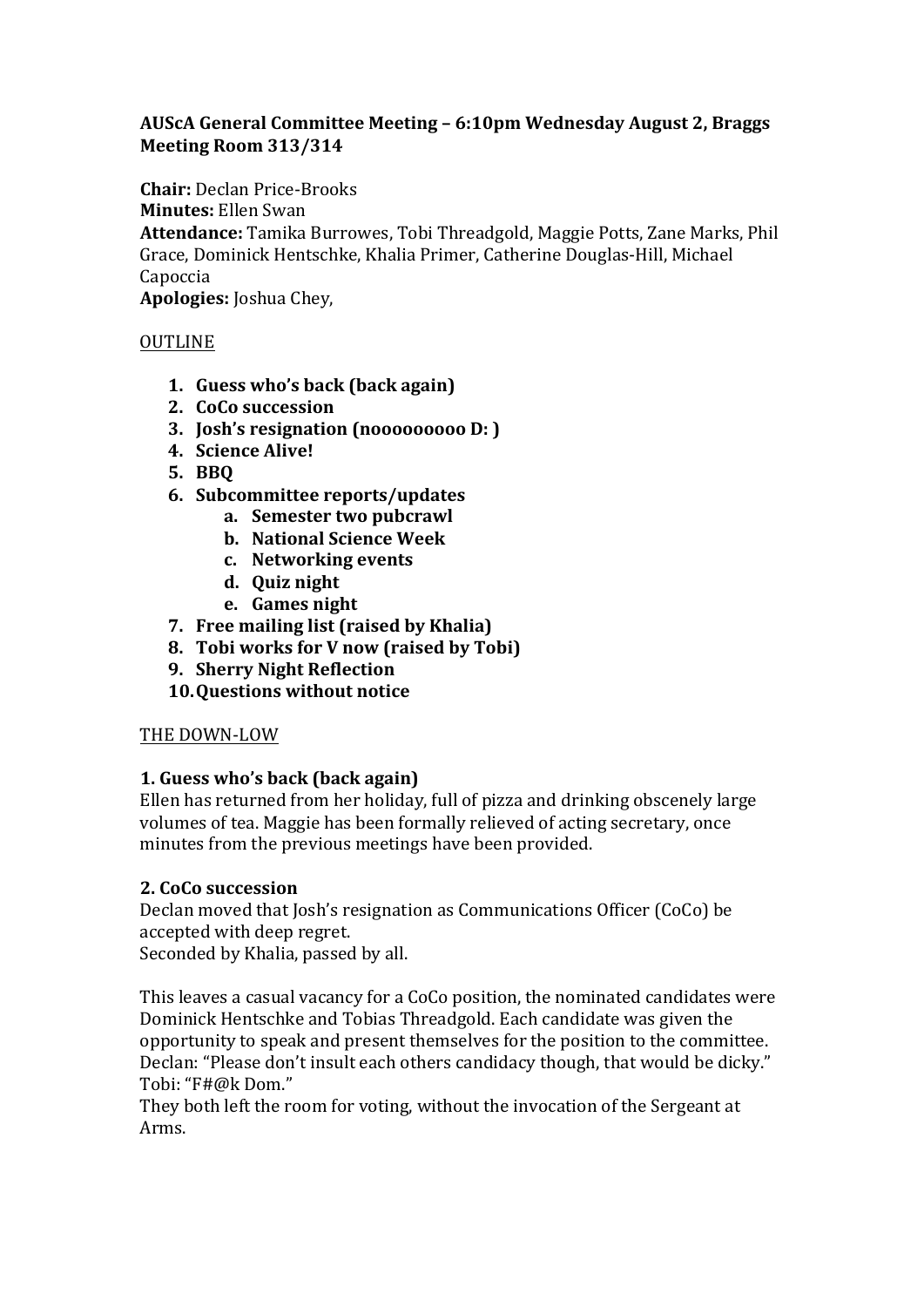A straw poll was conducted to gauge the general mood of the committee. Tamika; "Um, I don't know what a straw poll is." Declan explained what a straw poll is. Tamika now understands what a straw poll is.

A discussion was held regarding the advantages and disadvantages of each candidate, and what their election would mean regarding re-opening of positions on the committee (e.g. first-year representative). There was a general consensus that likely, regardless of who was elected, they would help to support the other with the requirements of the CoCo role.

Declan moved for cloture (a fancy political word that we all discovered means to "move to vote"). Seconded by Michael, passed by majority.

Voting ensued: Tobi Threadgold – 7 votes Dominick Hentshke - 0 votes

Declan requested that the Sergeant at Arms collect the nominees. Zane obliged. Ellen announced that Tobi was the new CoCo ("You got the gig, Tobi!")

At this point, Phil moved (via Slack) that "cloture" is not a real word. Seconded by Khalia (also via Slack). Declan had words to say a bout this (via Slack).

Declan moved that Josh be made an associate committee member. Seconded my Maggie and Khalia, passed by majority. Declan suggested that we accept the movement with applause.

Zane: "Can we dab instead?" Declan: "No."

Declan announced that a new vacancy has been made for the First Year Representative position, and it was to be the newly-appointed CoCo's job (Tobi) to initiate the search for someone to fill this position (this shouldn't be too hard to do, as there was quite a lot of interest in this position at the AGM). Also, their assistant (Dom) could help them.

#### **3.** Josh's resignation (nooooooooo D: )

It is time. Please Josh's resignation letter attached at the end of this document.

### **4. Science Alive!**

We have been asked to provide volunteers for "Science Alive!" held at the Adelaide Showgrounds from August 4-6. In previous vears we have been paid \$50/volunteer, so this is good revenue for us. Ellen has been in contact with Madeline Noble from the event, and will provide an update on volunteer recruitment status. At present, we have 4 volunteers on Friday, 18 volunteers for Saturday and 19 volunteers for Sunday. Ellen will collaborate with Tamika to ensure all volunteers have been reminded of the induction process, and Tamika will do a head count of AUScA volunteers at the event.

Tobi: "Ah ah ah ah Science Alive. Science Alive."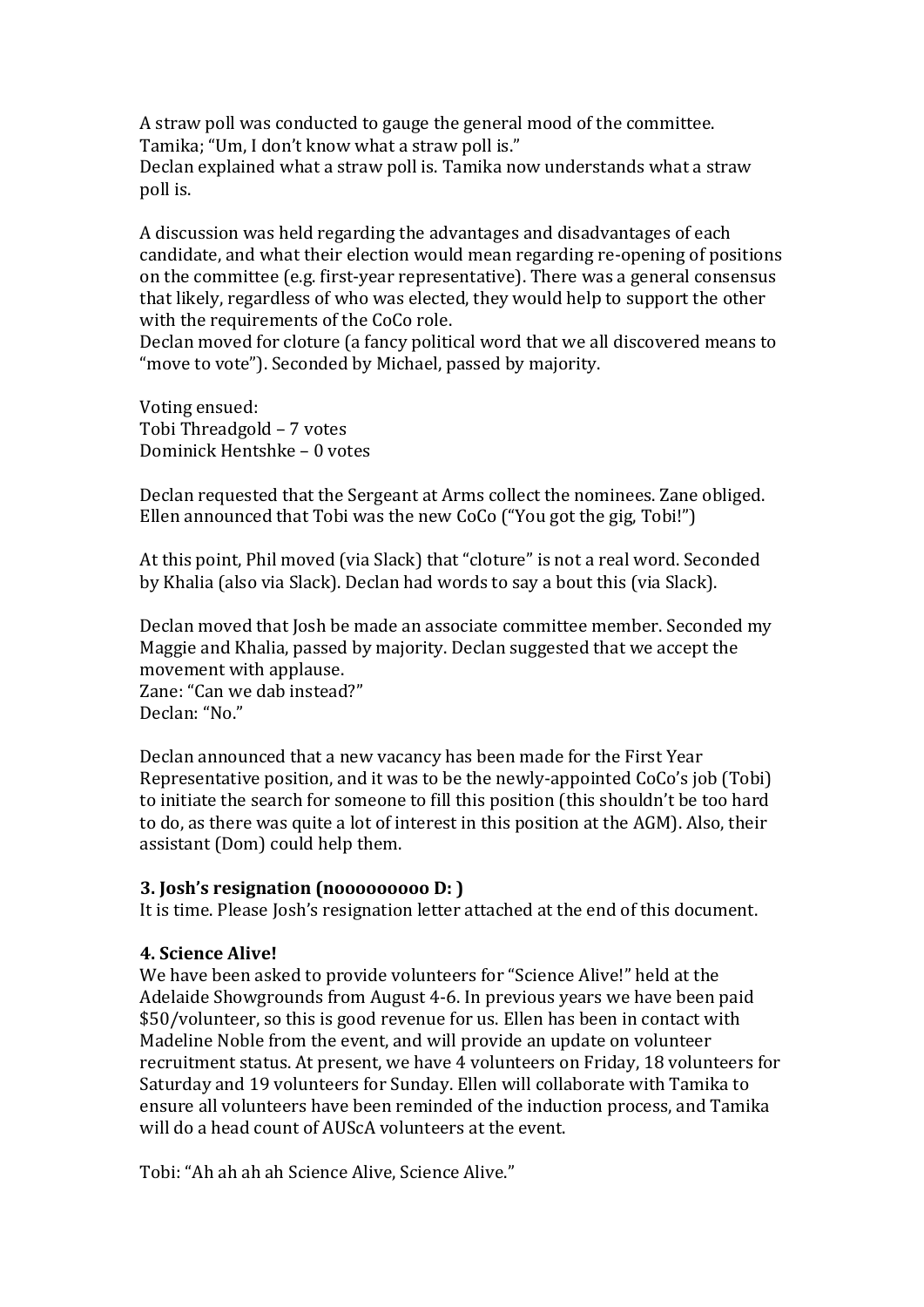## **5. BBQ**

Our second BBQ has been pencilled in for Friday August  $11<sup>th</sup>$ . We will discuss what is done/needs to be done.

Semester 2 BBQ has been organised for Friday August 11. Ellen has booked the Cloisters from 9:30am-4:30pm, as well as 2 trestle tables, 2 chairs, the clubs BBO (need to pay \$65 upon pickup), and ALL of the marquees. We will also acquire the Geology BBO.

Ellen will make a Doodle poll for rostering, ensuring that for setup/packup, there is at least 3-4 people on, and at least one of them knows where things are. We have been emailed an invoice for the BBQ – Phil and Michael to collaborate and make a note on the payment process for future committees. Also, whoever picks up the clubs BBQ needs to have cash/card for payment.

We will order food from Coles again, Maggie might be able to pickup the food in the morning, and will collaborate with Phil when placing the food order. Food order from the previous BBQ was sufficient, will order the same items again:

Bread – 20 loaves Solo cans – 24 pack Sausages  $-25$  kg Onions (frozen sliced) –  $8 \text{ kg}$ Bubble and Squeak - 7 boxes Capsicum – 2  $kg*$  ran out early last time Serviettes - 2x200 pk

We may want to consider how much soft drink we need (+variety). Also need to remember to bring gas lighters. (Do we need to bring chopping boards, gloves and knives?)

Bubble and Squeak, as well as the capsicum will serve as vegetarian/vegan options. We will check, but believe the sausages from Coles are halal.

We will also be selling pubcrawl shirts at the BBO, Ellen will incorporate this into the roster.

### **6. Subcommittee reports/updates**

## a. Semester two pubcrawl (provided by Zane/Declan)

The venues have been finalised as well as the shirt designs (Thanks, Khalia's sister!),

The event was made public on the  $26<sup>th</sup>$  of july and online sales open on the  $28<sup>th</sup>$ 

We've contacted several food places for discounts and have begun official advertisement on face book

Physical sales begin on the  $7<sup>th</sup>$  of August and continue all through the week

With constant advertisement we should have decent sales.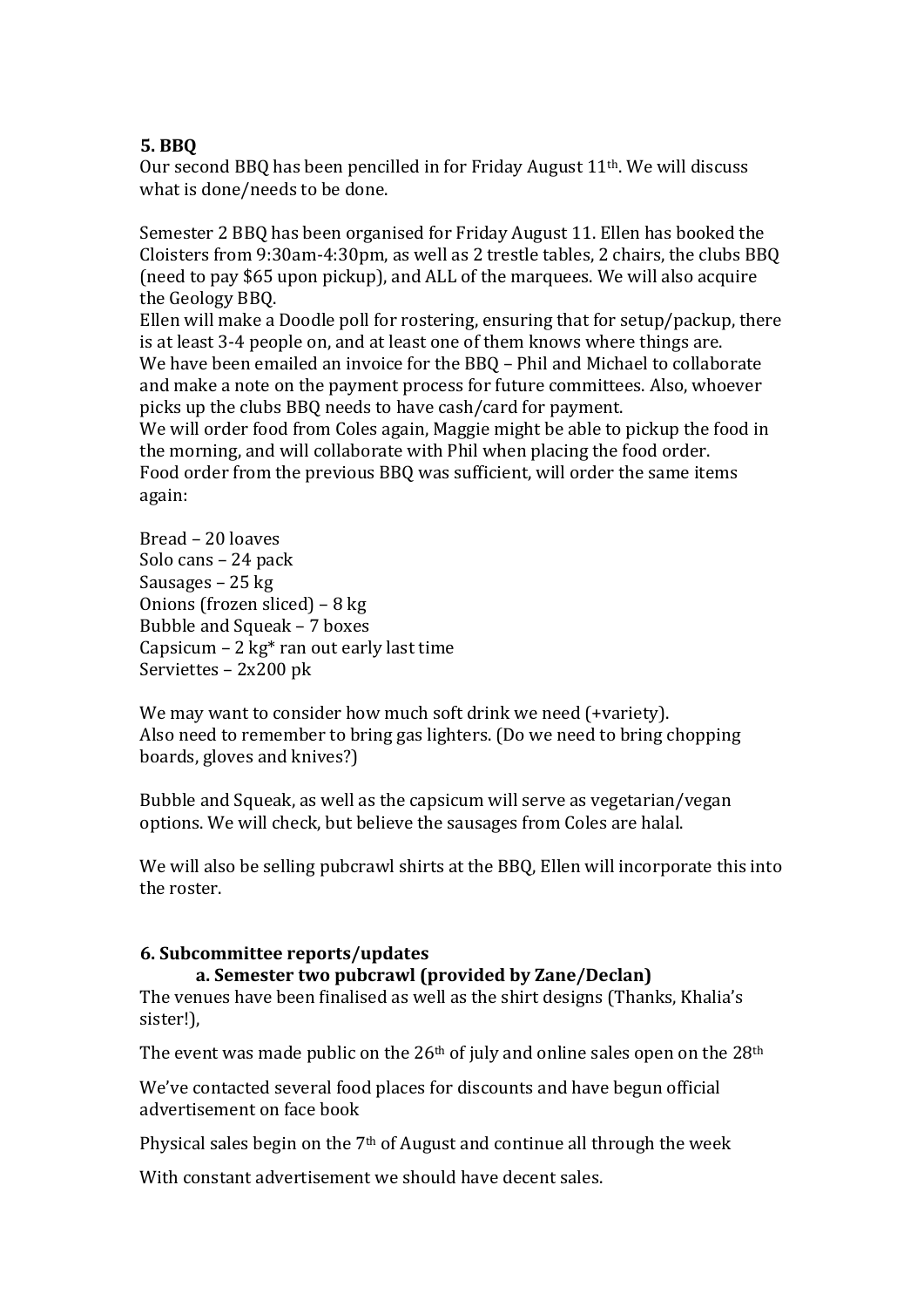Although we still have the privilege of using the big screen in the Hub for advertising, this might not be possible due to the recent news/mood surrounding alcohol-related events at University (The Sexual assault survey results at University was recently released, and it's less than desirable)

On a brighter note, we have already gained more (online) interest for this pubcrawl than for the same time last semester. At present, we are aiming for  $\sim$ 200 people attending, to minimise shirt printing costs, and also keep the venues happy on the night, We are not currently aware of any other pubcrawls running on the same night., although it will be the final night for StuPol elections…

Declan moved thtat Khalia's sister be paid \$60 for her artwork. Seconded simultaneously by Maggie and Khalia, passed by majority.

A concern raised by a small group of students (through Tamika) regards the quality of the shirts – our previous shirt supplier had very comfortable, high quality shirts, and there is some concern in changing supplier. As Declan said, at this point, the sales will speak for themselves. The shirts with the new supplier (AESS) are Gildan-branded.

It was suggested that following the pubcrawl, we could as those who attended for feedback, and suggestions for future pubcrawl themes.

## **b.** National Science Week (provided by Declan)

YSA has kindly provided us a list of schools to contact (publically available information). Patrick Stewart (not the knight, unfortunately, but an equally cool person) has advised Declan, and through extension the subcommittee on how to contact schools about the event. At present, Tobi, Dom and Declan have been contacting schools, doing an excellent job too!

Donna has emailed Khalia asking how we would like Bonython Hall to be set up, Khalia will forward this information to Declan.

Declan also suggested that committee members contact their high schools to try and invite them to the event (provided they hold a good relationship with the school).

Michael has forward his school details to the Clubs email.

## **c. Networking events (provided by Khalia) Careers/Networking events**

- Physics event is ready to go, all speakers and venue confirmed. Will be the  $10<sup>th</sup>$ of August (Thursday Week 3) in the Braggs Level 3 Meeting Room. Tobi and I will put up posters in Physics places soon. We still need to buy pizza, drinks, and speaker gifts. This will probably total about \$200.

- Have been in touch with the AHSS re: the healthcare/biomedical careers event. They have a list of speakers they think would be suitable (that I haven't seen yet), and can book a Health Science seminar room for the venue. This one will be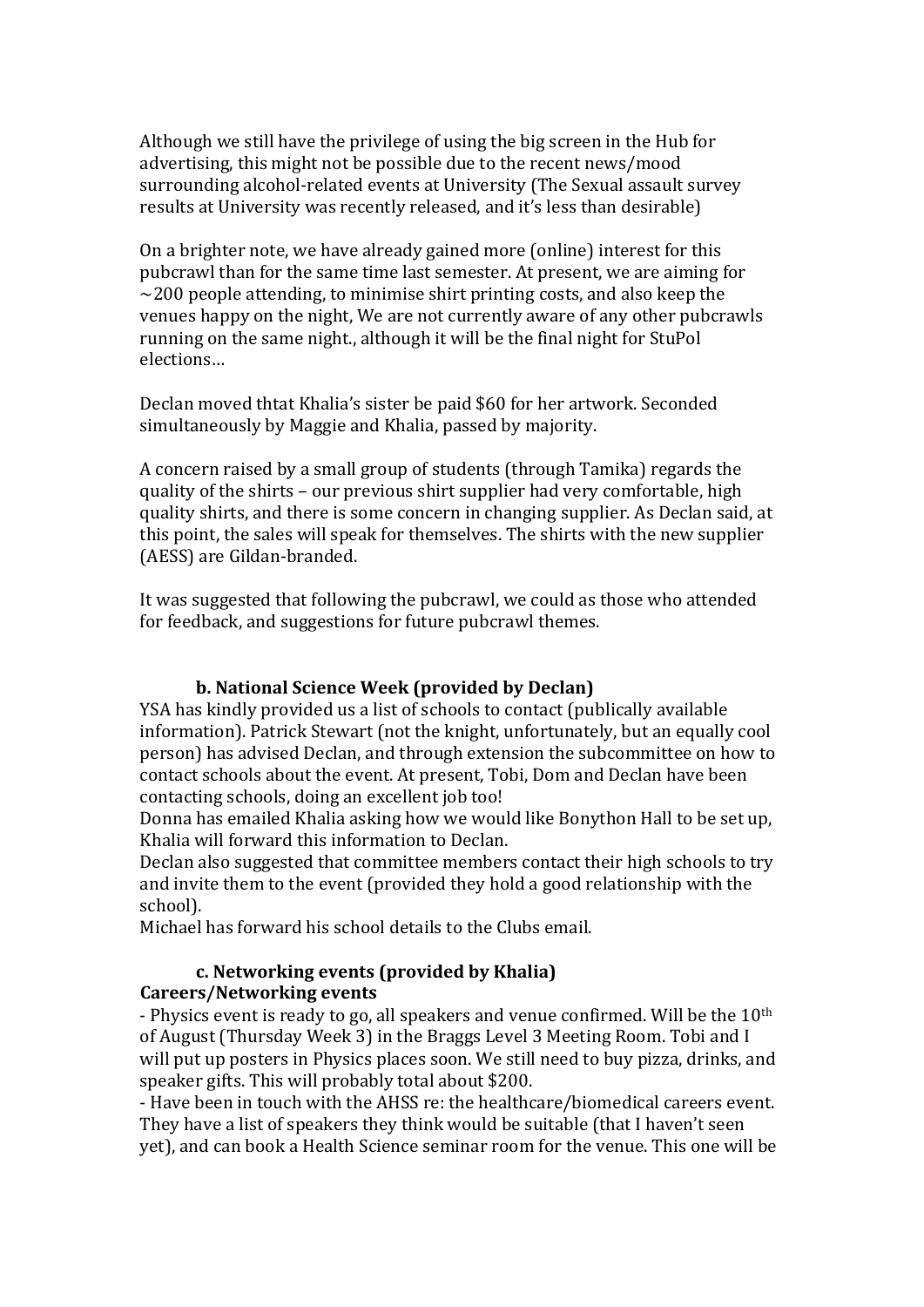in Week 5 (exact date TBC). The agreement is that we'll go halves on food and drinks. 

# **Science in the Unibar**

Andrew Stapleton is interested in participating, we will get in touch with him soon to confirm. Michael is having a look for other suitable participants. The Unibar is booked, and we need to think of some perks that will make the audience interact with the speakers.

## **Waite**

Emi is looking into organising a Waite postgrad info/lab tours day. The idea is that the Waite people would fund it and our job would be to get undergrads over there/to an event here to promote opportunities at Waite.

# **d. Quiz night (provided by Emi)**

The quiz night will be held on Friday October  $13<sup>th</sup>$  at Rumours (week 10). While a mid-week date was preferable, Rumours is booked every night except Fridays and we couldn't find a suitable alternative venue.

We will provide pizza again and sell drinks at cost price. This time pizza will be served at the start of the night so people aren't drinking on an empty stomach. We need to hire a responsible person and tables, and will have to pay a deposit for the AV system. This is a cost of \$280 for a responsible person plus tables and \$50 deposit for speakers. We will also need to pay for alcohol, soft-drinks, and pizza.

Ticket prices will again be \$10/members, \$15/non-members, table of 10 for \$90. We are currently looking for sponsors and will be writing questions in the midsemester break.

Can the Co-Cos please create an event page and start ticket sales on the website. Any further questions regarding the quiz night, please forward to Emi.

## **e.** Games night (provided by Zane)

Games night will be held in week 5 (where?). Zane has also made a Slack channel, which he encourages committee members to join.

Room is booked, doing risk assessment. Just needs to source board games Dom has Dr Who Monopoly.

Anyone who has board games, please refer them to Zane Tamika: "Can we play poker?"

Declan: "As long as you don't use any form of currency – I don't want to end up in any illegal hoo-hah."

Declan moved that all subcommittee reports be accepted and ratified. Seconded by Michael, passed by majority vote.

## **7.** Free mailing list (raised by Khalia)

Mailing list currently is only for people who have bought memberships, but some of our events don't require membership (e.g. networking events) – Should we open up a mailing list for people?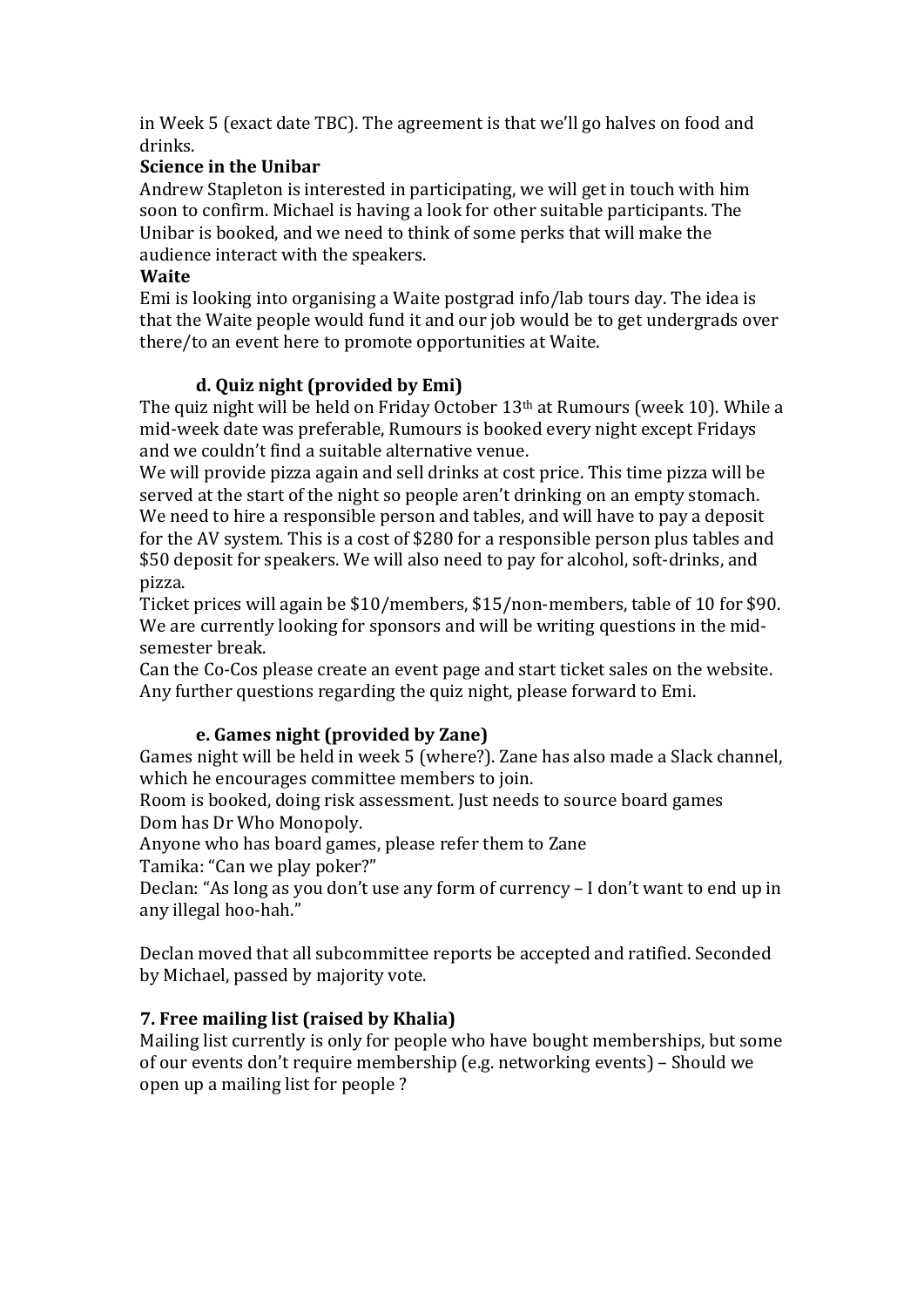The target of this idea would be "fringe" people, most effective at networking events.

Concerns were raised that an additional mailing list might affect membership sales, and this niche (of interested non-members) is already occupied by the Facebook page. Furthermore, it would likely cause double-handling/sending of emails to members.

Khalia suggested to combat this, that we could change the membership to give you more benefits, and make it more appealing.

Michael: "We could give free high-fives?"

Declan: I give high-fives out for free to anyone, except people with grubby hands."

It was also noticed that Khalia and Phil were "forced" into memberships because they attended an AUScA movie night, and wanted to watch the movie.

No one moved that we create a non-members mailing list.

Catherine suggested that we make a mailing list for networking events  $-$  this is a good idea, but would need further refining as each mailing list would need to be tailored to faculty (i.e. physics students wouldn't really be interested in molecular biology networking events). However, we could ask the specific schools for specific networking events, as Khalia has done by contacting second year course coordinators.

## **8.** Tobi works for V now

## **\* Tobi puts metal bucket on head, with watermelon pattern that matches**  his hat and shirt  $*$

So, Tobi is working for V in their campus ambassador team, and it looks like there might be opportunities for future collaborations with AUScA. Is this something we would like to consider? What would we be comfortable with, collaboration-wise?

At times, Tobi would like to represent V rather than AUScA, what would we be okay with, and not okay with?

"Likely, V would want us to put up a tent and hand out V for them at our events." Essentially, they know people will be at the events, they have a target audience. Declan's personal view is that we should address this on a case-by-case basis. "Let's wait until it comes up at an event."

Tobi has made it clear that if there is a conflict of interest, he will bring this up at meetings – his stance on this it is entirely separate to his position on the committee (rather, his position with  $V$ ).

There is nothing in the constitution about sponsorship, so  $V$  sponsorship at events is a possibility.

## **9. Sherry night Reflection**

So we held the first Sherry night for this committee on Saturday July 29. Deets to follow.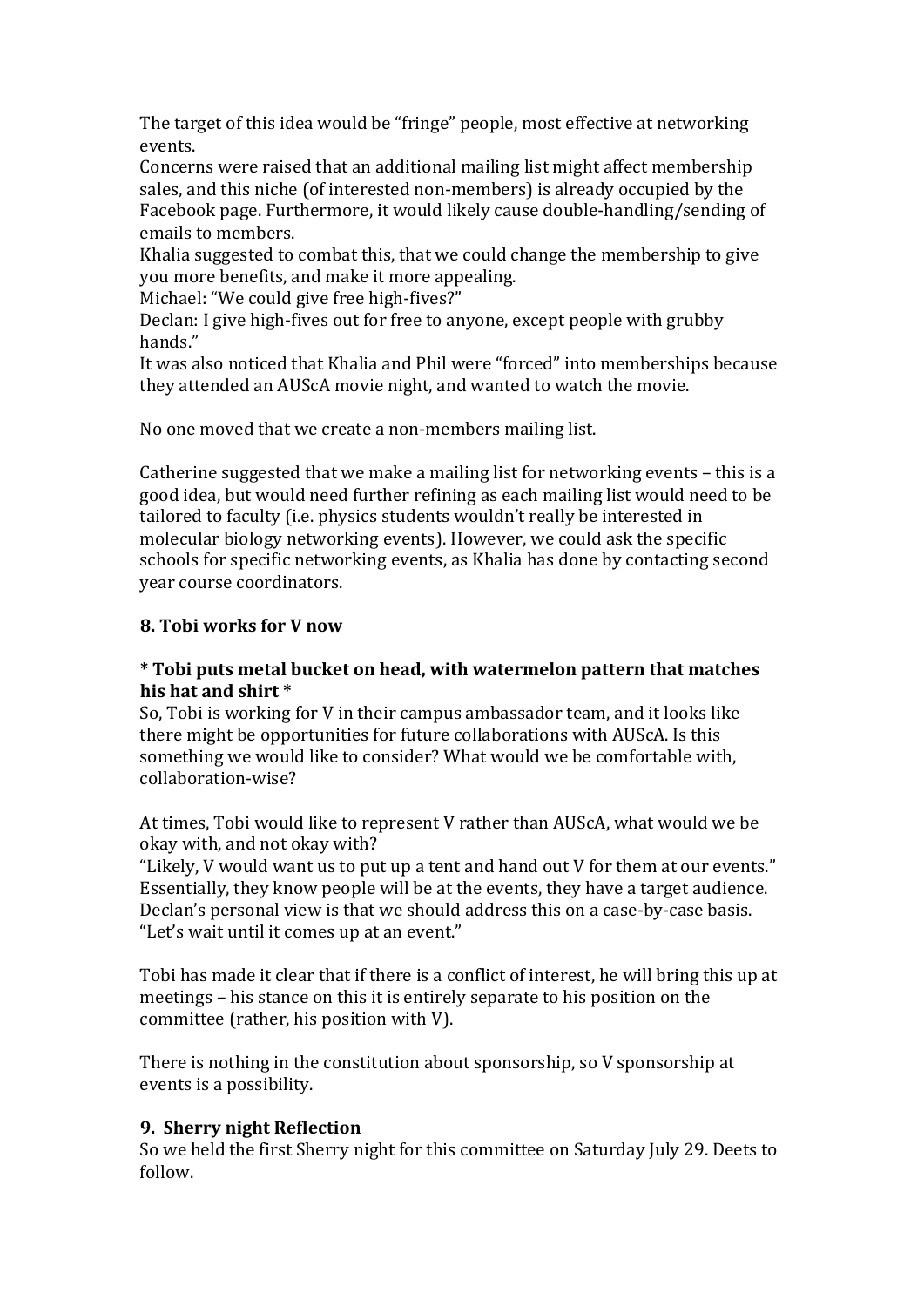(We don't actually drink sherry.)

Turnout wasn't brilliant, but we should try to do another one when there's greater availability.

Tobi was sad because he wanted to go out and get drunk with us but everyone had already gone to bed.

We will try to hold another Sherry night, planning over Facebook rather than Slack. We can still post reminders on Slack though.

Dom moved that we used Facebook for sherry night organisation. Seconded excellently by Michael, passed by majority vote.

## **10. Questions without notice**

Tamika raised that she did not see much AUScA advertisement during International O'Week – several incoming students had heard about AUScA, and wanted to know more, but didn't really know where to go.

Advice to future committees - we should target these students.

Michael reported that Amy Hardwick had asked if we were planning to create another magazine this year. Declan said that we will be, and this will be discussed at the next meeting. Catherine also mentioned that she has experience in magazine publishing, which she would be more than happy to share for this project.

Another thing for future committees to consider – creating a magazine for postgraduates (rather than just first years).

Declan raised that the Sexual Harassment and Assault Forum had recently been held at Uni –  $6\%$  of sexual harassment towards university students unfortunately occurs during events held by student clubs (particularly those events which involve alcohol).

Several committee members attended the Sexual Harassment and Assault Forum, and it is clear that there is no aim for the University to prevent club events, as these actions are really out of their control.

Declan suggested that AUScA writes a formal statement (open-letter type). We should be pro-active on the matter, and aim to get this published in On Dit. Part of this pro-activity would include expanding our Risk Assessments to looks at how we can minimise harassment/assault/rape cases. Furthermore, we would apologise for if any of these actions might've happened at any of our events (we are not aware of any instances, but they also mightn't have been reported). As AUScA runs several events involving alcohol, we are in a prime position to make a stand against this behaviour, and put it into practise at our events.

Declan will approach Yarrow Place (organisation that works with the University to provide training in dealing with sexual assault/harassment/rape reports and cases), and request training for the Executive Committee.

It was also raised that at our events, the Responsible Person should also be equipped for dealing with issues of this nature. Additionally, the Responsible Person needs to be made more obvious at these events (safety vests, advertising